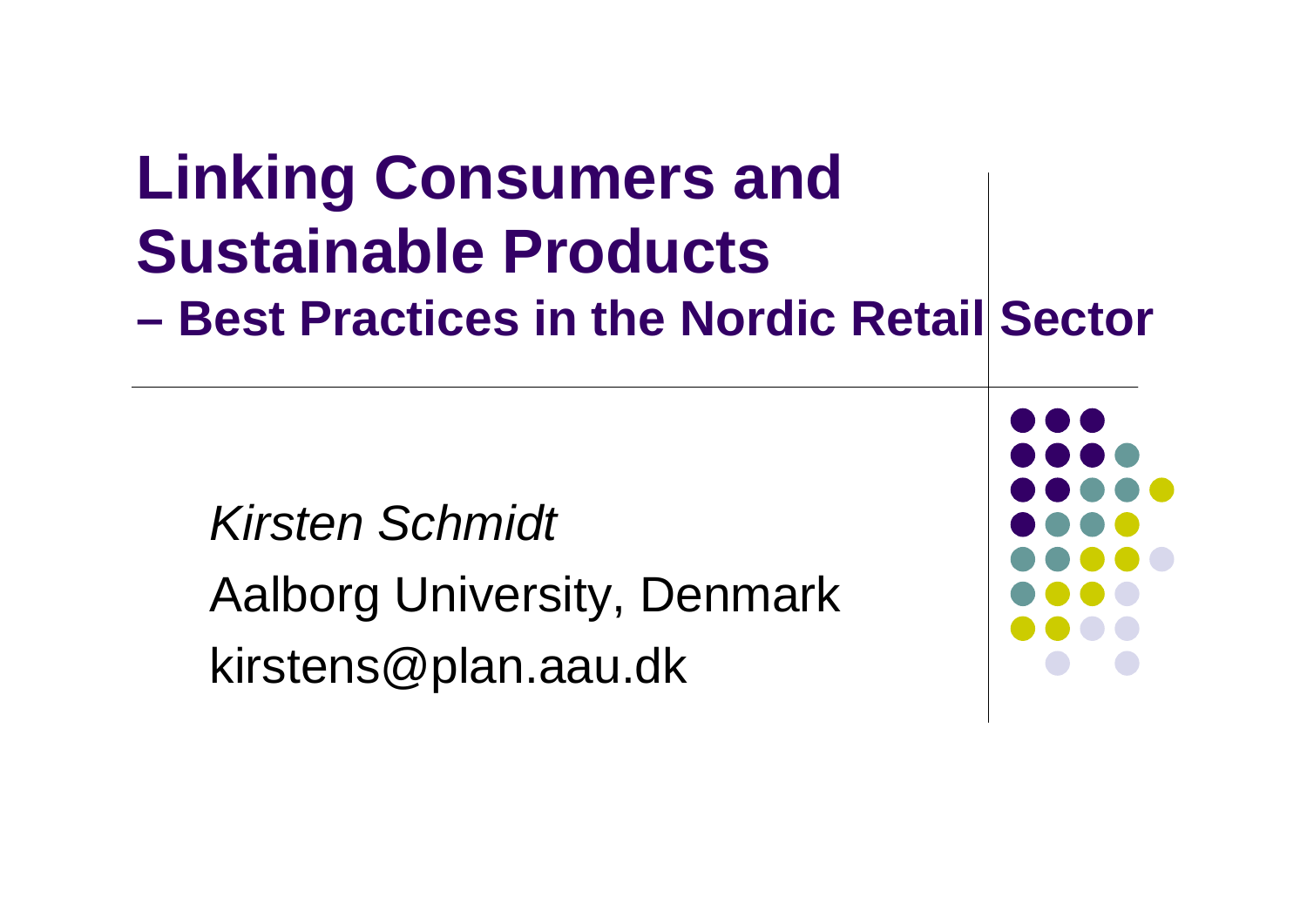## **Survey:**



- Conducted for and financed by the Nordic Council of Ministers' Working Group on Integrated Product Policy
- Carried out by:
	- Christian Lindskog and Cecilia Solér, Center for Consumer Science, Univ. of Gothenburg, **Sweden**
	- Hanne Møller, Østfoldforskning, **Norway**
	- Kirsten Schmidt, Aalborg Univ., **Denmark**.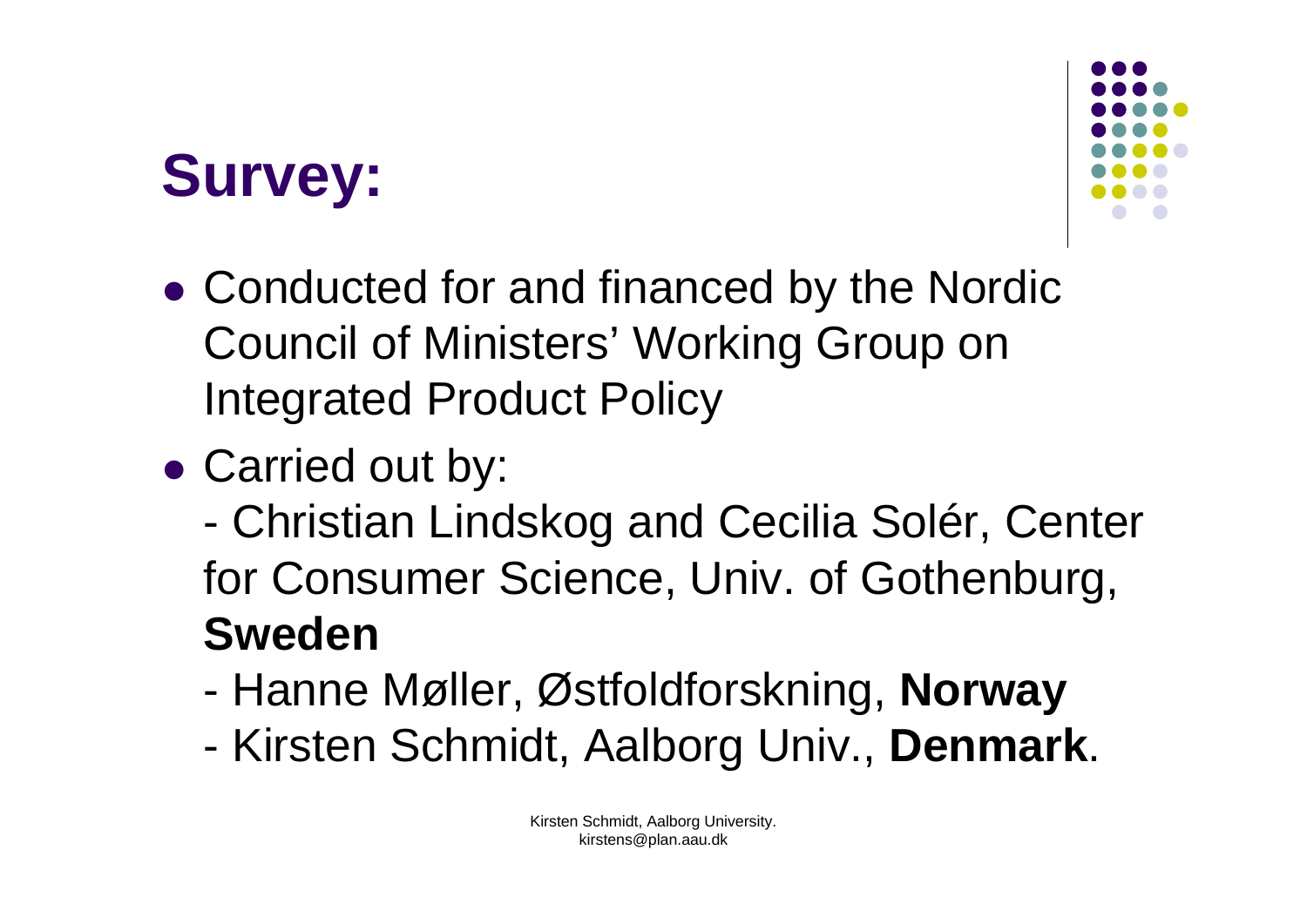# **Strategic Consumer Segments**

Green consumers

- Sustainability is a value, but no compromise on quality
- -Willingness to pay
- -Want to be challenged by new products
- -Larger sale if sustainable products have their own space
- -- Sensitive to empty shelves
	- Will try if it's convenient and not too "different"
	- -Extra value (e.g. quality)
	- -- Price is important

CONVentional Computer Order University. kirstens@plan.aau.dk - Sustainable products must be available among

#### Blue consumers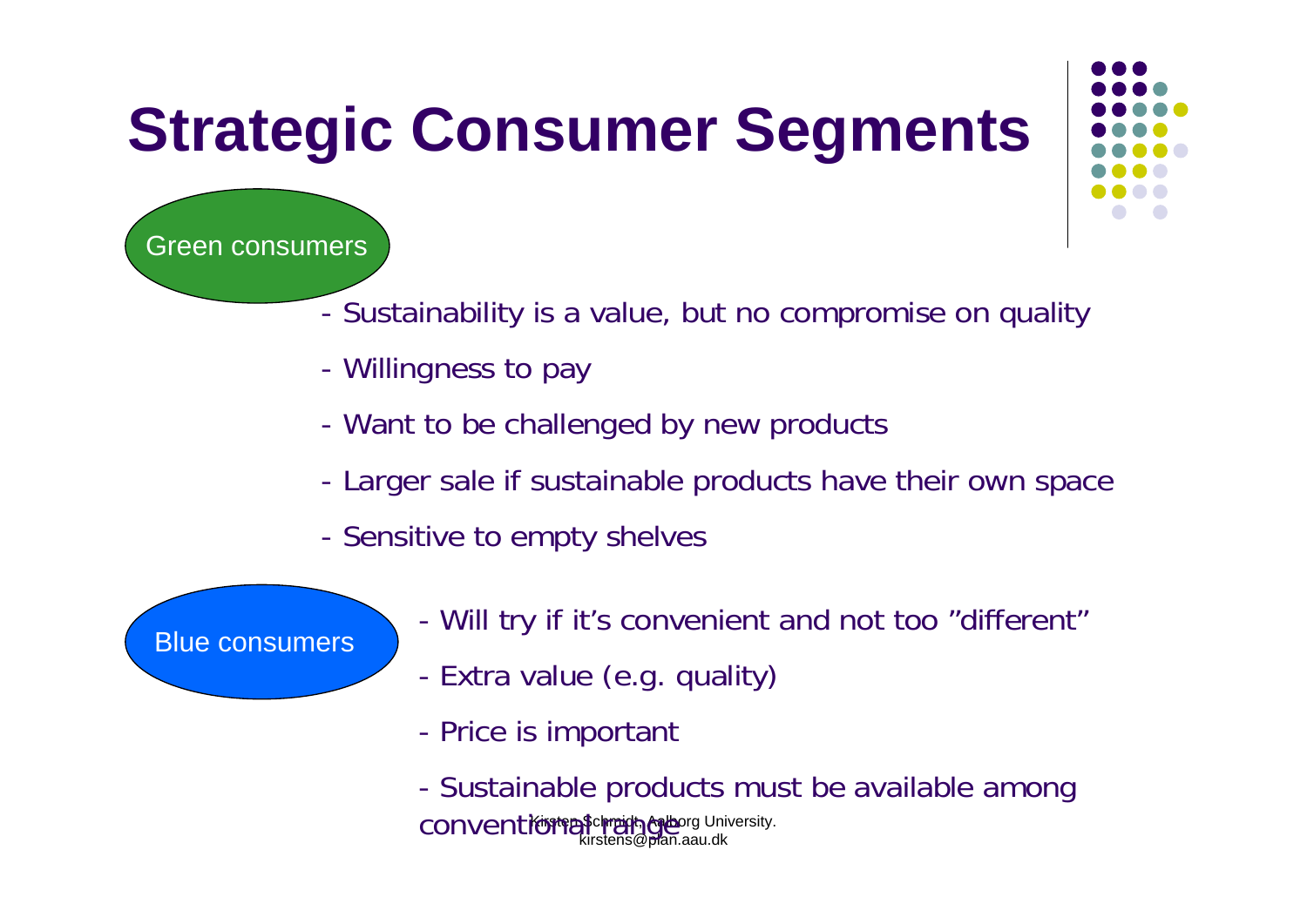

# **Sales happen in the shops**

- Volumes sell!
- Product placement
- $\bullet$ "Unconscious" buy: Challenging shopping lists!
- $\bullet$ Clear signposting at several levels
- Priority in the complete shop: Out of the corner!
- Variation: We are born curious!
- Events and samples: Good vibrations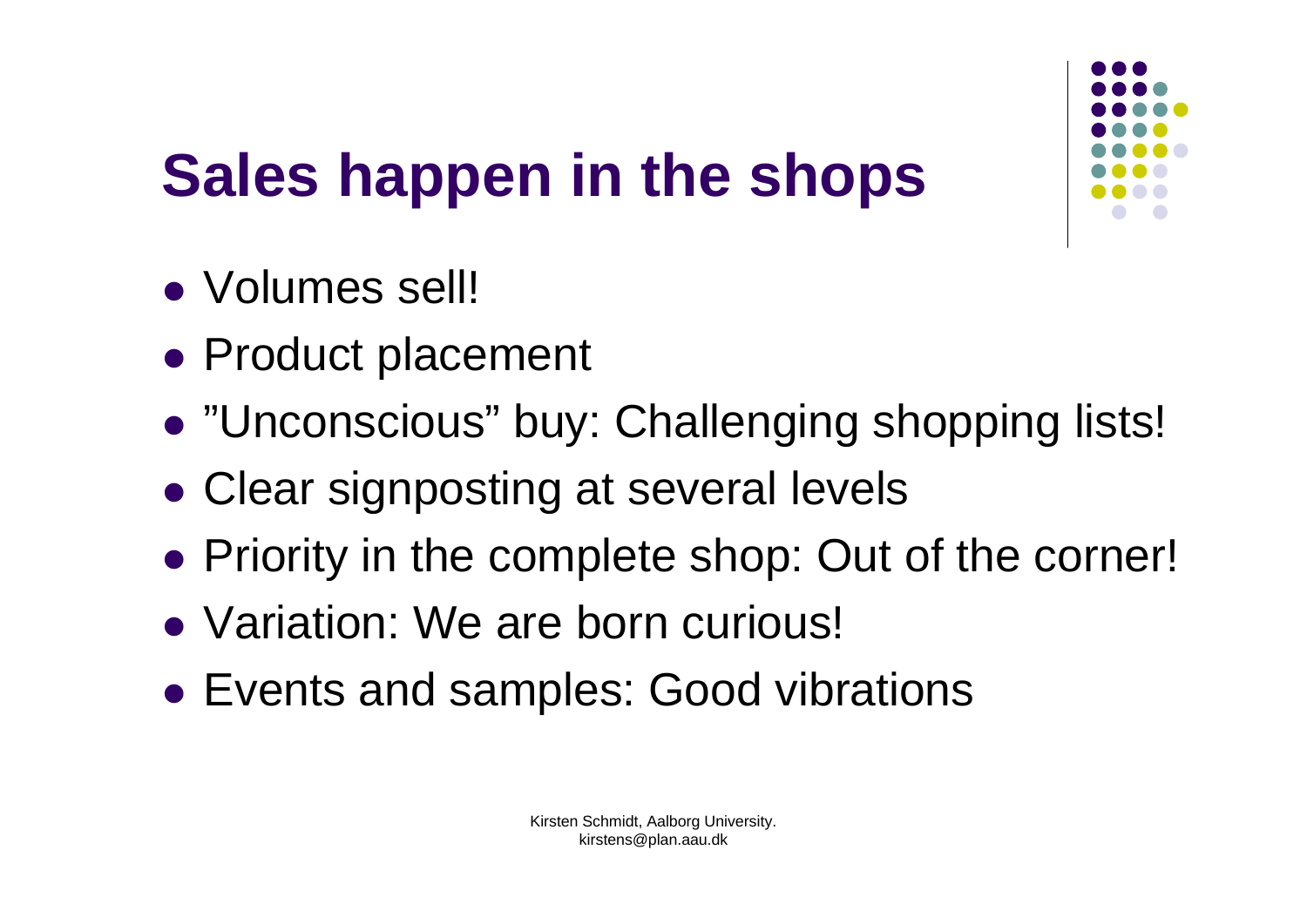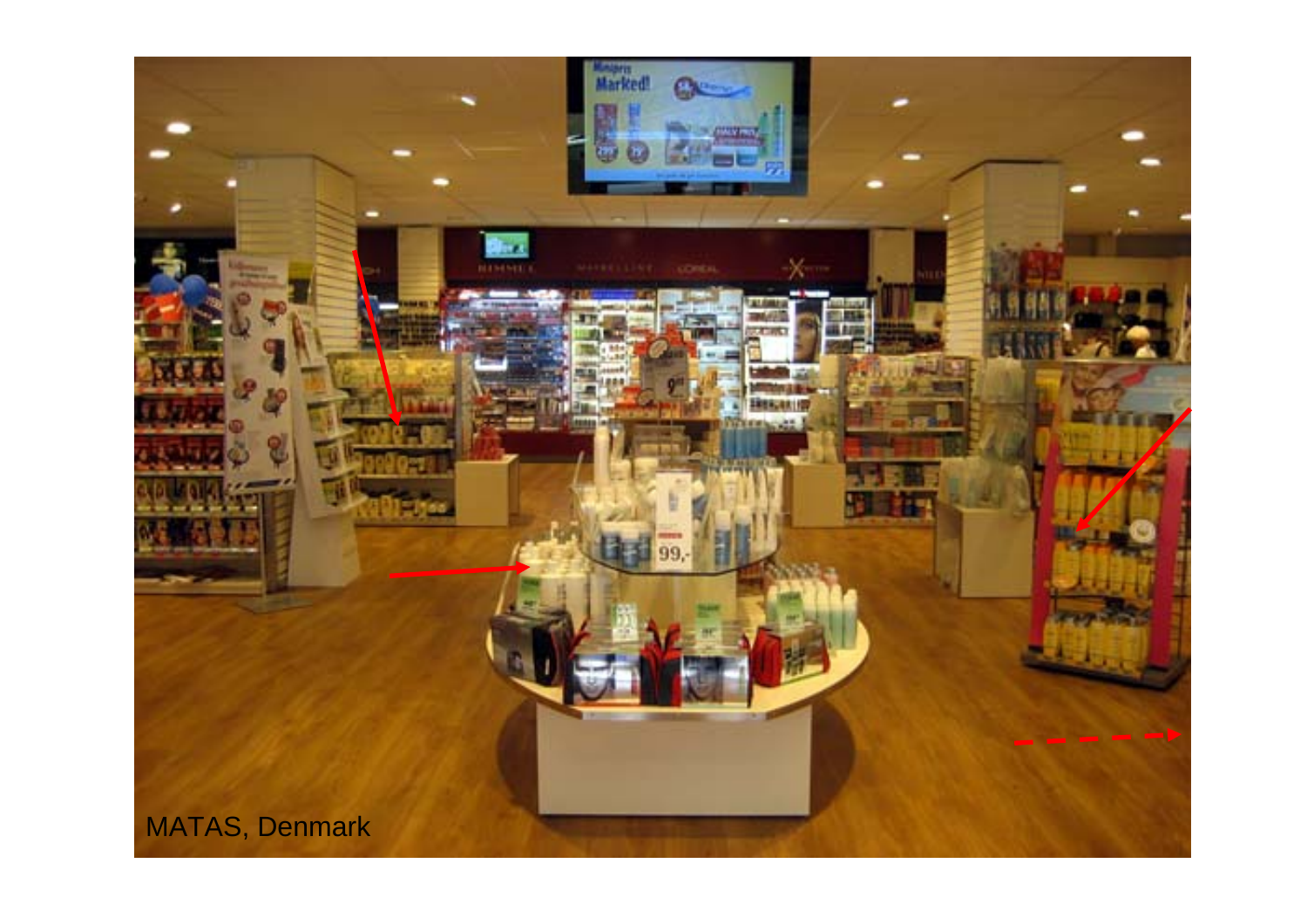### **Consciuos sale – unconscious buy**





25% of ecolabelled products are purchased by persons who do not make a deliberate choice

*(Ecolabel Denmark)*

The sustainable choice should be the easy choice

SuperBrugsen, Denmark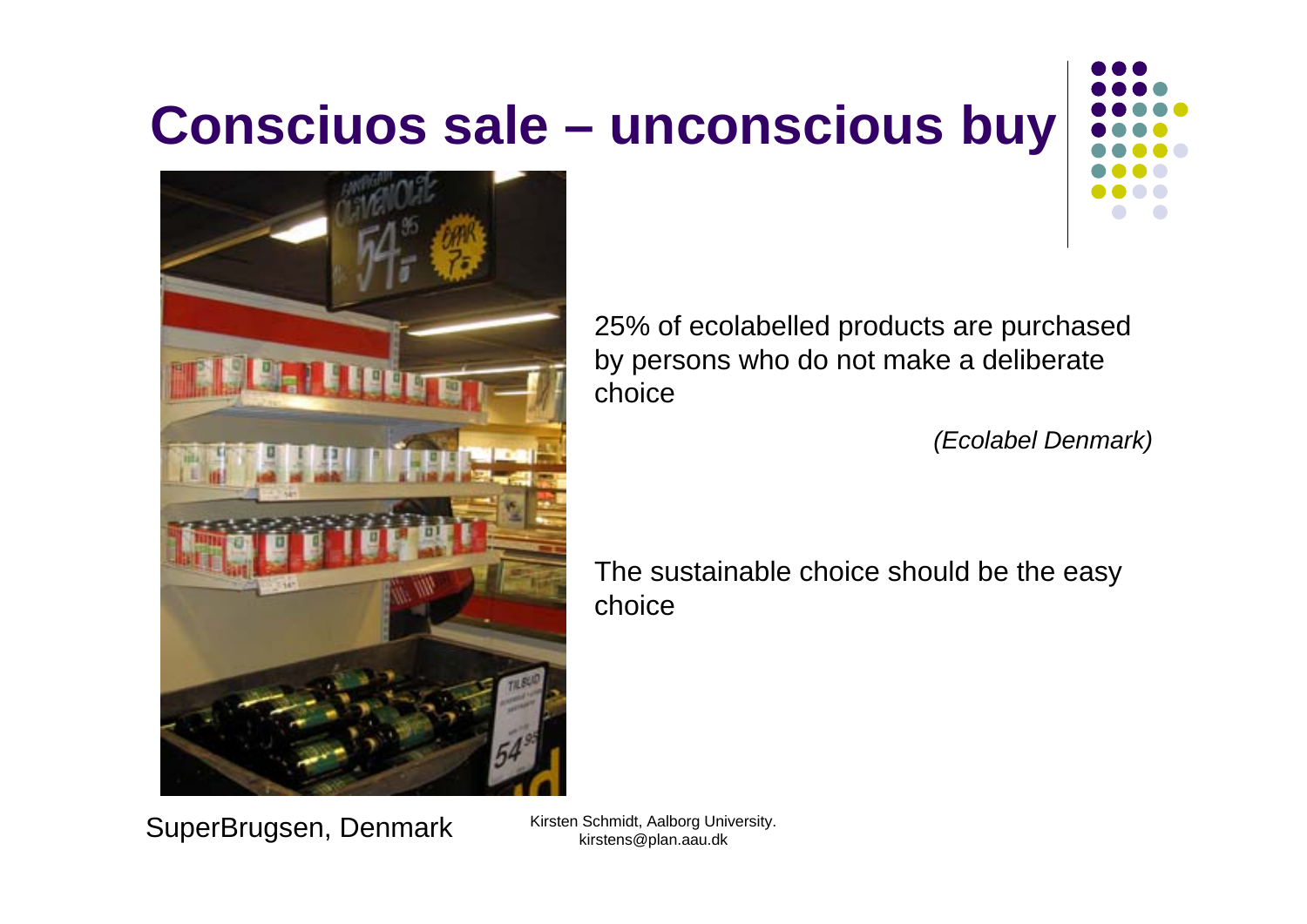### **Hierarchy of signs (1)**





Kirsten Schmidt, Aalborg University. kirstens@plan.aau.dk

Kvickly, Denmark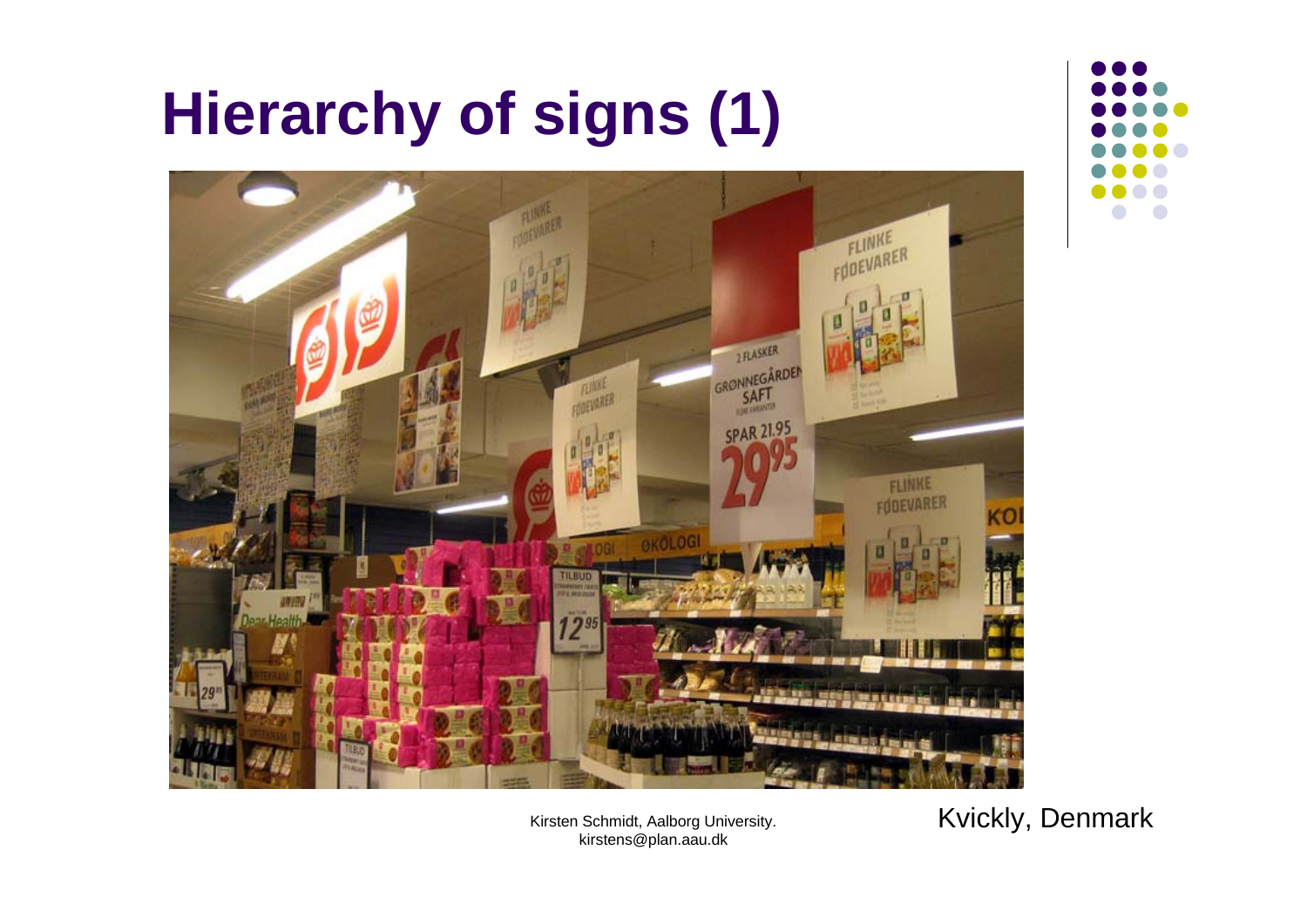### **Hierarchy of signs (2)**



City Gross, Sweden

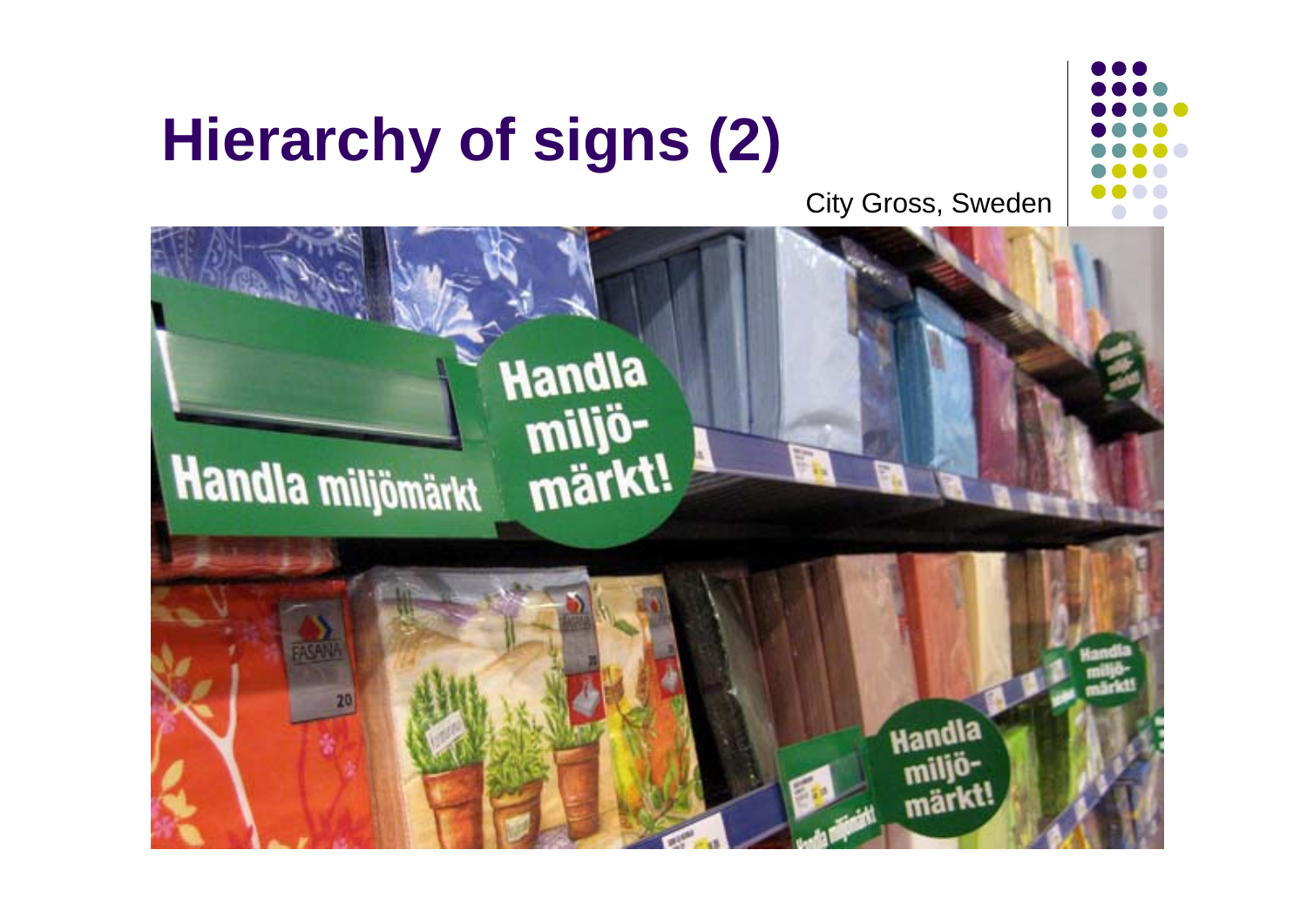## **Hierarchy of signs (3)**



Meny, Norway

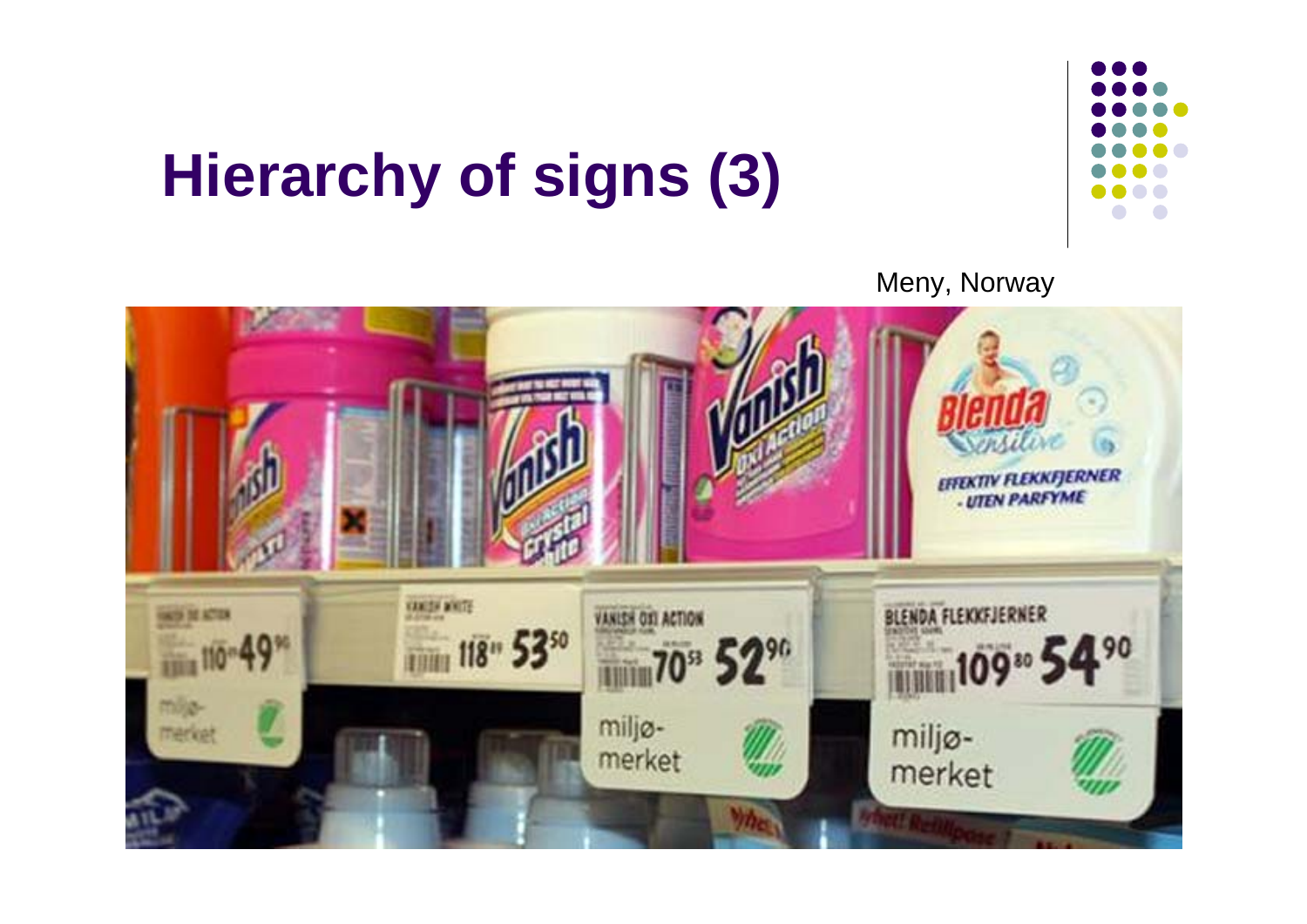### **Hierarchy of signs (4)**





#### Lidl, Denmark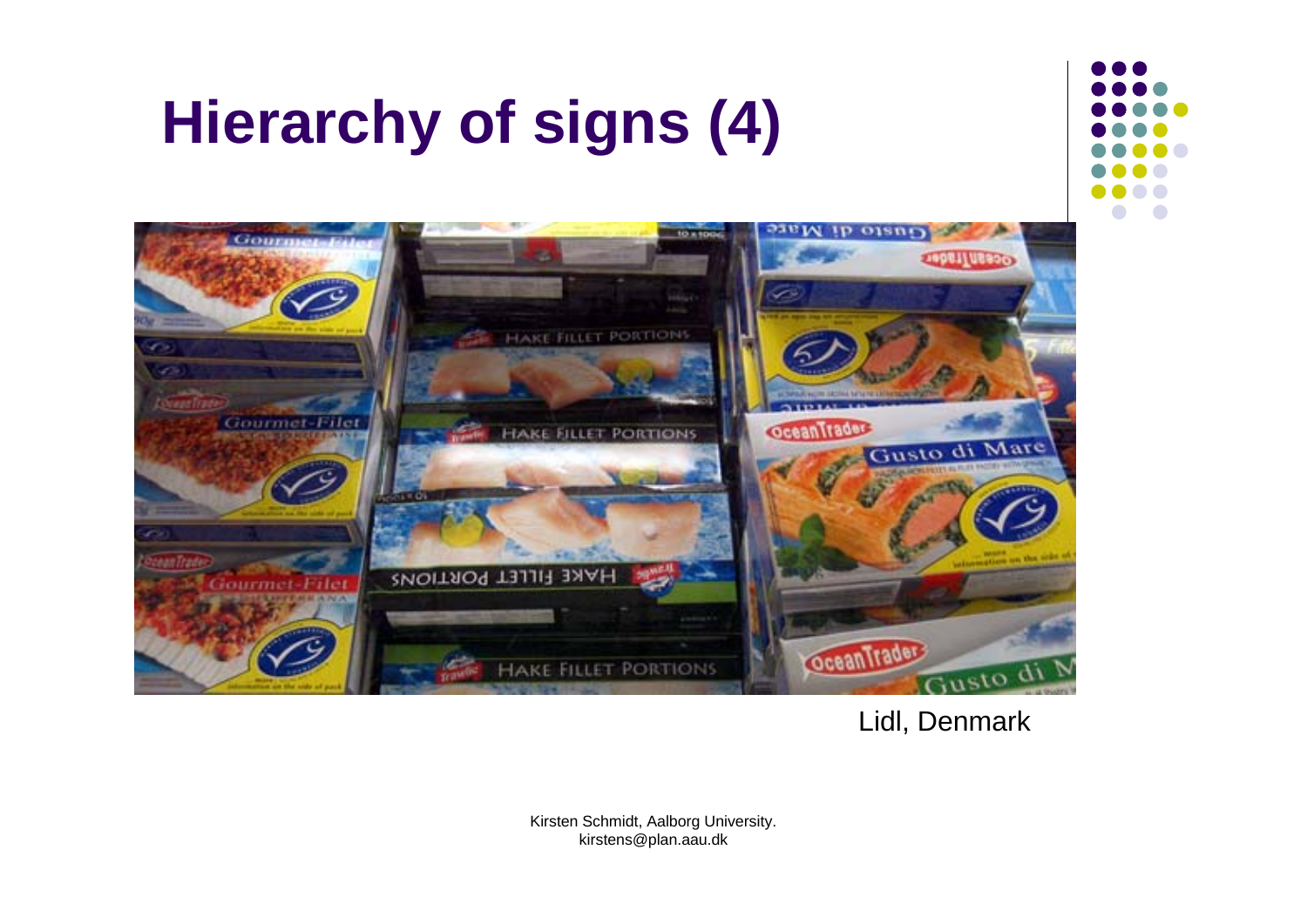## **Informing customers & building brands**



- Posters:
	- values, documentation, explanations
- Folders and info next to products
- Use of entrance areas, noticeboards, etc.
- $\rightarrow$  From simple to complex messages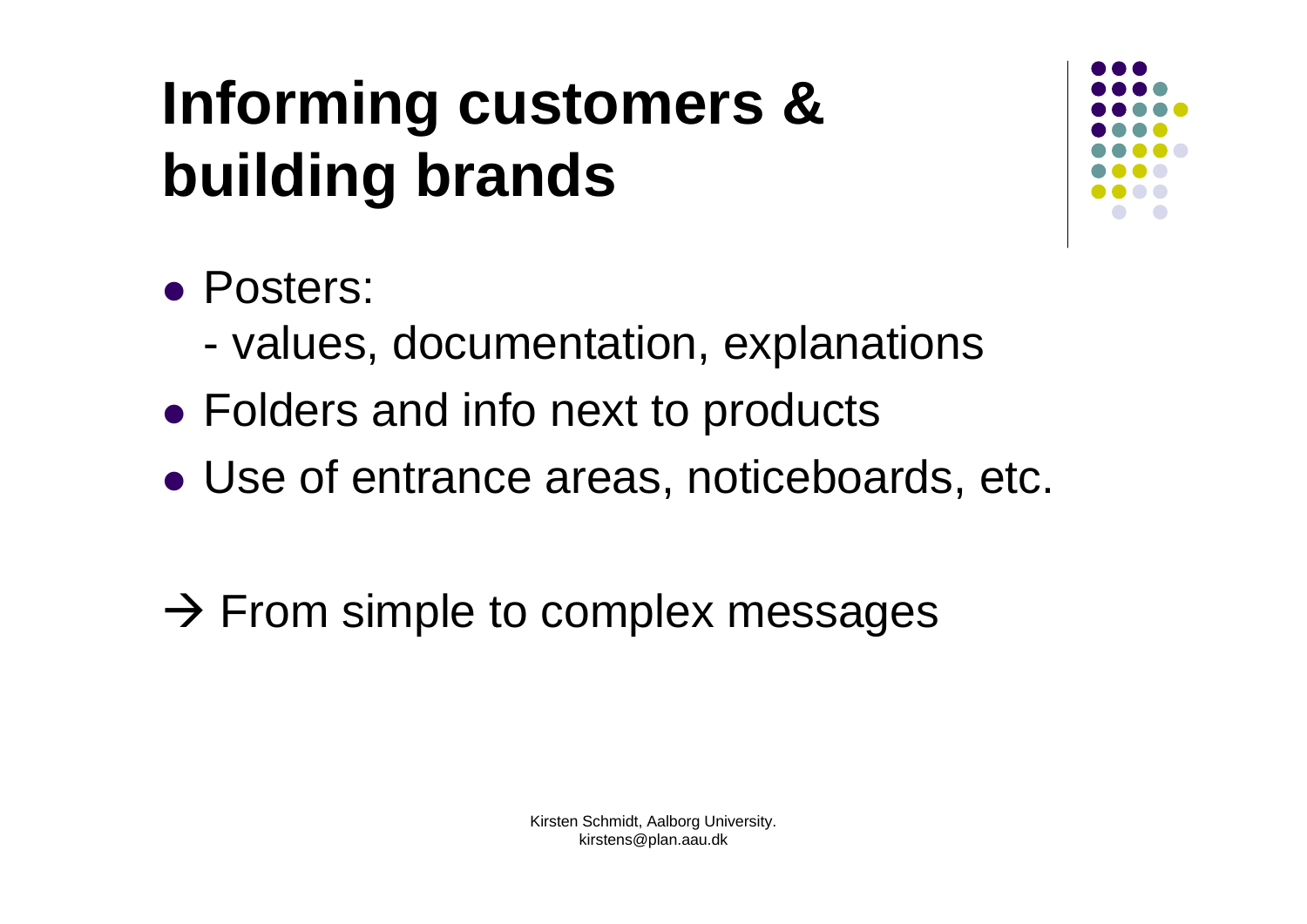### **Recognition of labels**





Meny, Norway

#### **ØKOLOGI**

Når du køber en vare med et af disse økologimærker. er du sikker på, at produktet indeholder en høj koncentration

af økologiske ingredienser:

![](_page_11_Picture_7.jpeg)

![](_page_11_Picture_8.jpeg)

![](_page_11_Picture_9.jpeg)

#### **NATURLIG**

Når du køber en vare med dette naturmærke, er der stillet store krav til produktets indhold af naturlige ingredienser:

#### **MILJØMÆRKET**

Når du køber en vare med miljømærket Svanen, er du sikker på, at varen er effektiv samt skånsom for miljøet og din sundhed:

#### **FAIRTRADE**

FAIRTRADE<br>Når du køber plejeprodukter/kosmetik med dette mærke, er du sikker Når du køber plejeprodukter/kosmetik med dette mæner.<br>på, at min. 20 procent af indholdet er købt af bønder i den tredje verden, på, at min. 20 procent af indholdet er købt af bøhder rednessen.<br>som har fået en fair pris, og som producerer under ordentlige forhold.

MATAS, Denmark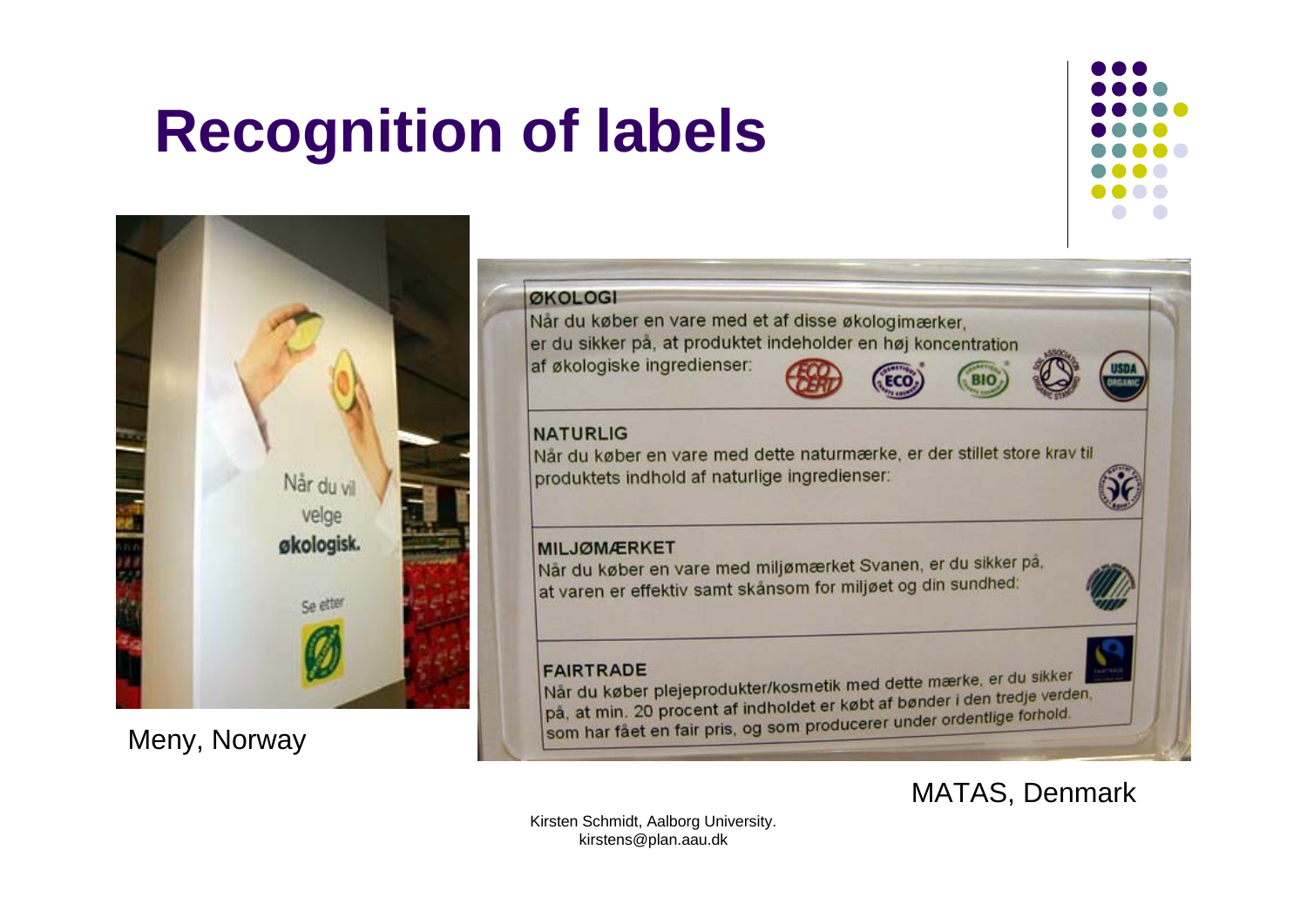### **Explaining concepts**

### Vad är ekologiskt egentligen?

I Sverige förekommer i huvudsak två olika märkningar av ekologiska livsmedel: KRAV och EU-ekologiskt. Här förklarar vi vad som skiljer dem åt.

![](_page_12_Picture_3.jpeg)

KRAV ar den symbol som är mest känd när det gäller märkning av ekologisk mat. Den innebär att oillama inte använder några kemiska bekämpnings medel, konstgödsel eller genmodifiering. Syntetiska färgämnen, smakämnen eller sötningsmedel är inte heller tillätna. Det finns också regler för djurhållning. socialt answar och hur tillverkarna ska hushålla med ruturtiligångurna.

![](_page_12_Picture_5.jpeg)

EU siniognist ar EUs märkning för ekologiska livsmedel. Till övervägande delen överensstämmer. reguleerket med KRAVs rüctlinjer när det gäller vegetabilier, som frukt, grönsaker och spannmål. För animaliska produkter är skillnaden större, då IU-ekologiskt sakrur regler för transport och slakt av djur och har lägre krav på djurens utevistelse än **Vad KRAV Har** 

I rodayet hor ICA bestämt att sille lage tabiliska produkter i ICAs skologiska produktaerie. ICA I kom nos.<br>Ida makket med KRAV eller EU skologiskt. Odramat koartele KRAV mål tampen på de anamaliska pro<br>Ilufterne, all de r

![](_page_12_Picture_8.jpeg)

ICA, Sweden

![](_page_12_Figure_11.jpeg)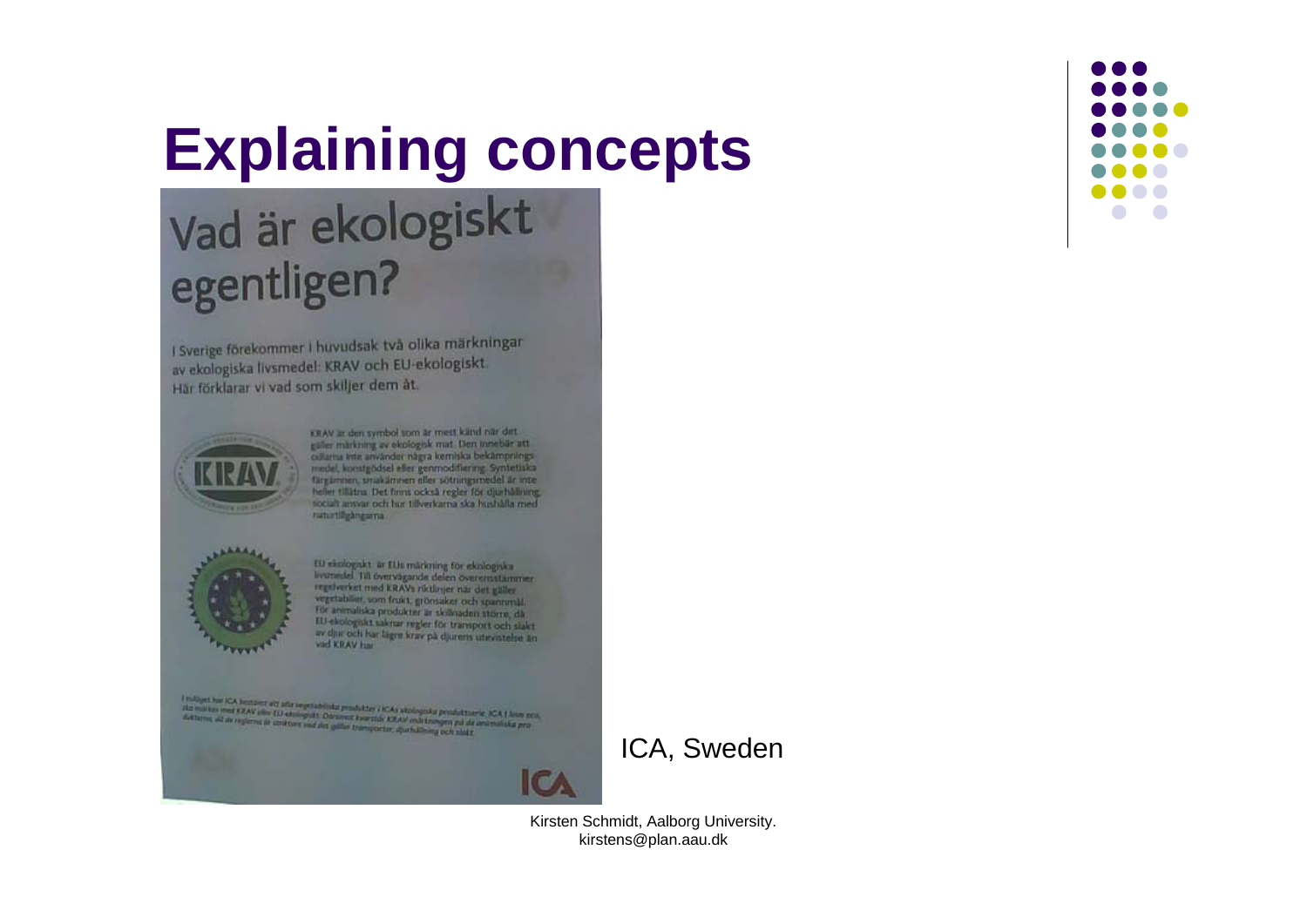### **Values as drivers**

#### Tio skäl till varför vi säljer ekologiskt

Skälen till att välja ekologiskt är många. Tio av dem redovisar vi här nedan. Men de viktigaste är att ekologiska alternativ är bättre för miljön och därmed även för dig, alla barn och vår gemensamma framtid. Dessutom är ekologiska produkter godare, tycker vi.

![](_page_13_Picture_3.jpeg)

- 1. Ekologisk mat odlas utan kemiska bekämpningsmedel och konstgödsel
- 2. Ekologisk mat odlas utan GMO
- 3. Ekologisk mat och hälsa hör ihop
- 4. Ekologisk mat är naturlig för den innehåller så få syntetiska tillsatser som möjligt
- 5. Ekologiska grisar får gå ute och böka
- 6. Ekologiska hönor får sprätta och får frisk luft
- 7. Ekologiska kalvar får alltid dricka riktig mjölk
- 8. Fodret till djuren är ekologiskt odlat och till stor del odlat på den egna gården
- 9. Väljer du ekologisk mat ökar du samtidigt mångfalden i naturen
- 10. Ekologisk mat minskar klimatpåverkan

Vill du veta mer om ekologi och vära tio skäl - gå in på mogua-

#### Coop, Sweden

![](_page_13_Figure_17.jpeg)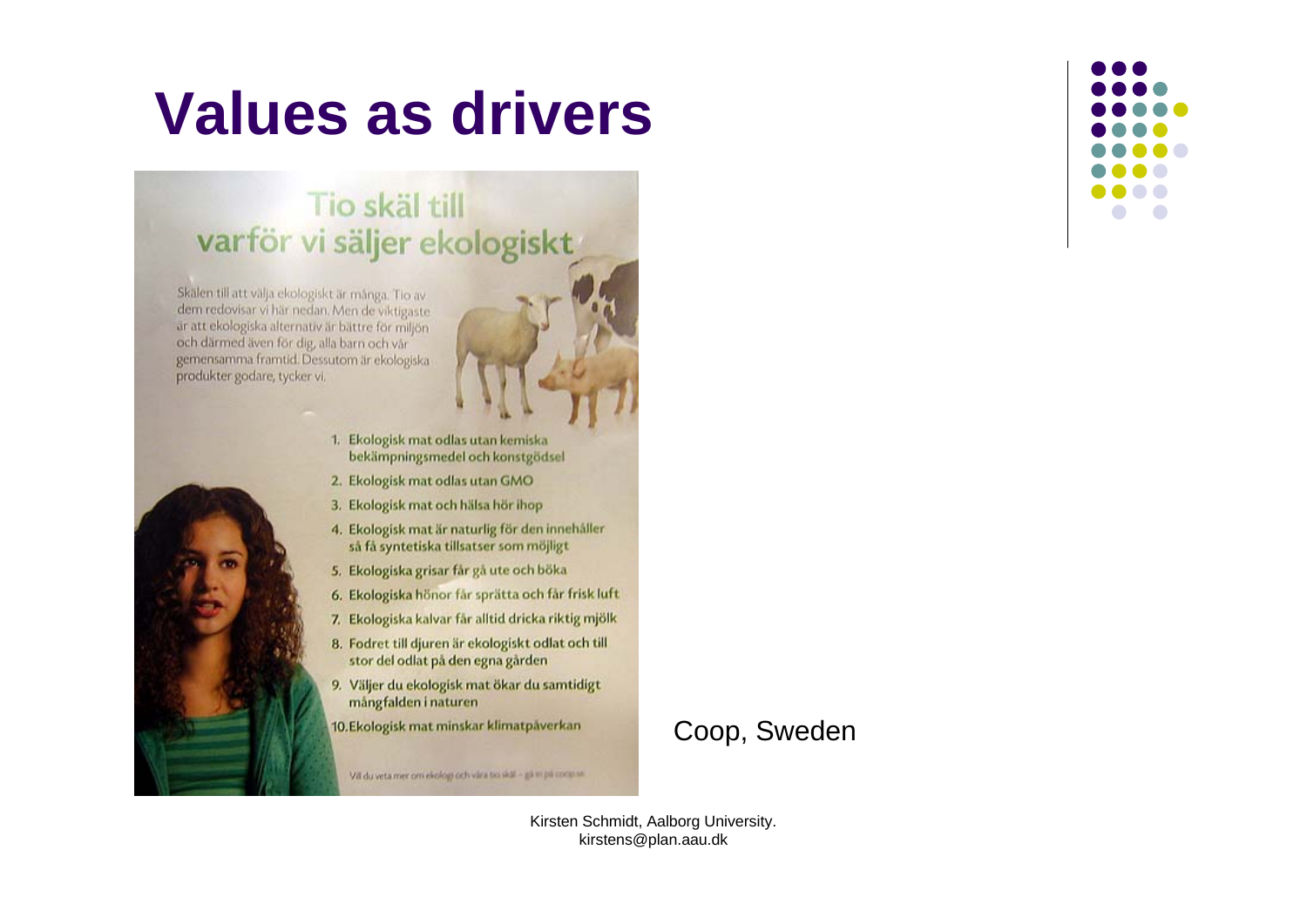# Du behøver ikke tro på sagen, bare gå efter smagen

SuperBrugsen, Denmark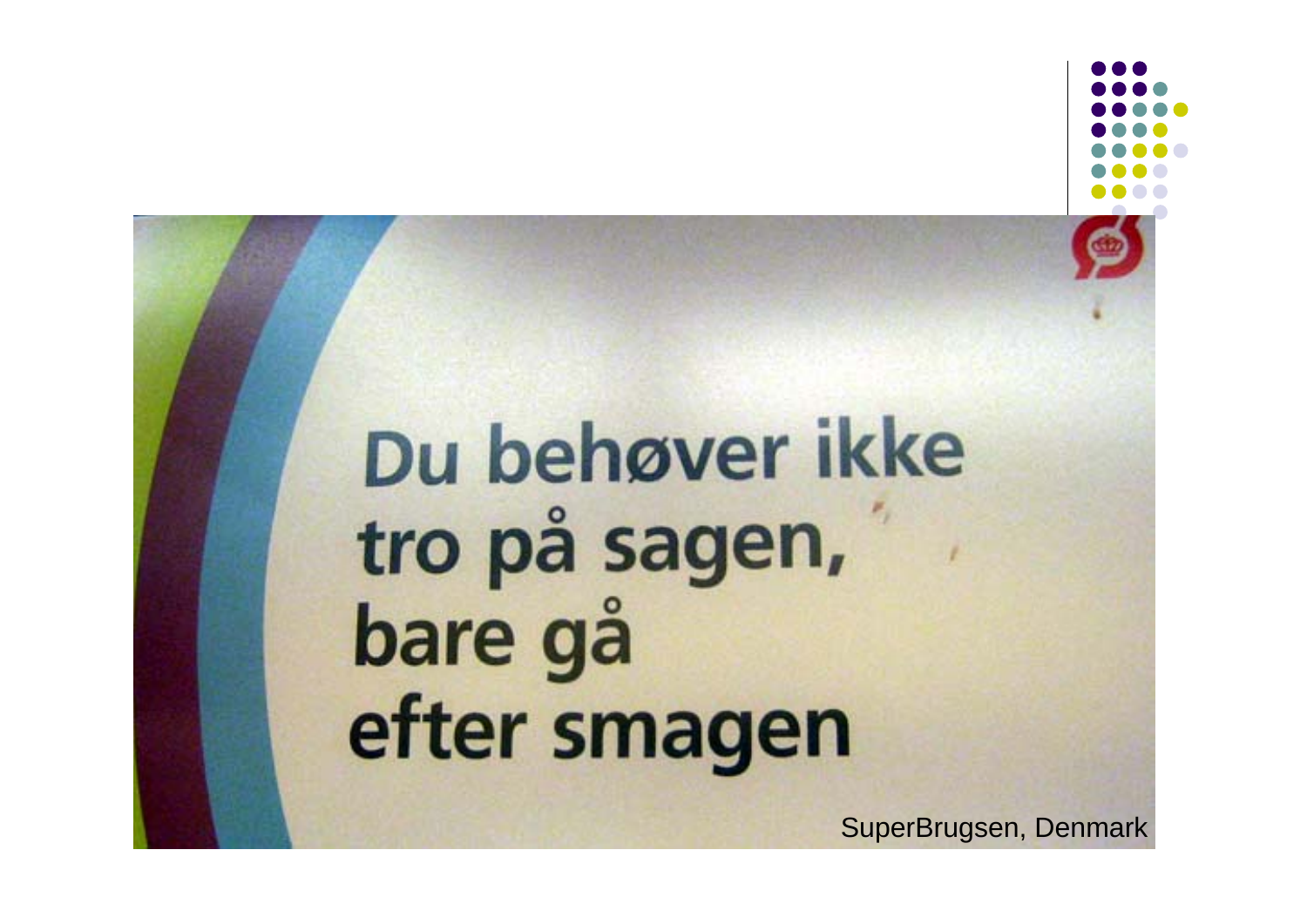### **Documentation**

![](_page_15_Picture_1.jpeg)

ICA, Sweden

### **ÄNGLAMARK**

Når du viser omtanke over for dig selv, dine nærmeste og miljøet.

ÄNGLAMARK kompakt toiletpapir er fremstillet af 100% genbrugspapirmasse bleget med brintoverilte og er MILJØVENLIGT fordi...

> Brugen af genbrugsmasse er med til at reducere affaldsmængden og nedbringe energi- og vandforbruget ved papirfremstilling.

Den stramme oprulning af ÄNGLAMARK kompakt toiletpapir nedsætter forbruget af ressourcer til emballage, transport og opbevaring.

ÄNGLAMARK kompakt toiletpapir er **SVANEMÆRKET!** 

Kirsten Schmidt, Aalborg University. kirstens@plan.aau.dk

SuperBrugsen, Denmark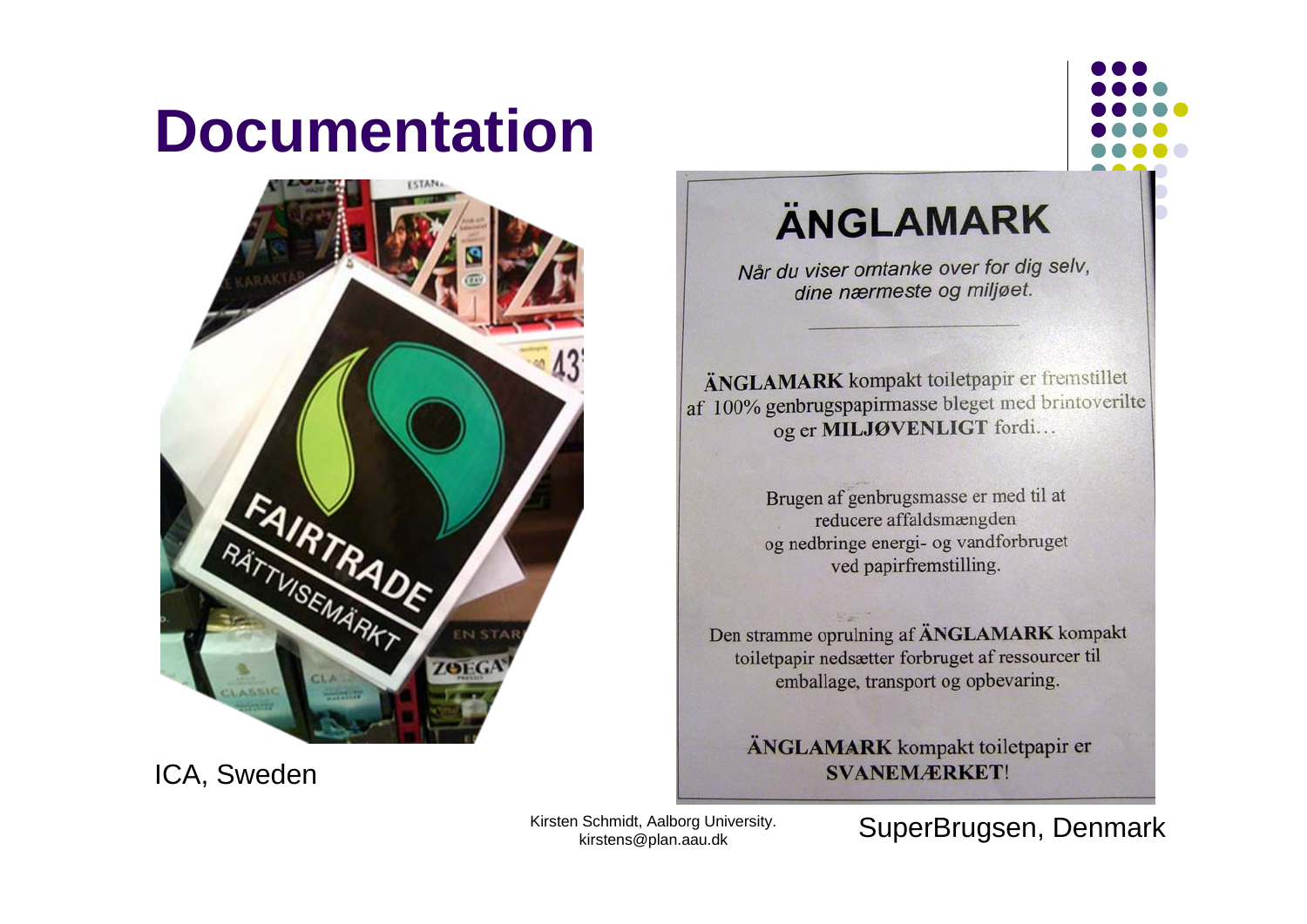# **Confirming Consumer Choices**

![](_page_16_Picture_1.jpeg)

City Gross, Sweden

![](_page_16_Picture_3.jpeg)

### Tack för att du handlade i en Svanenmärkt butik!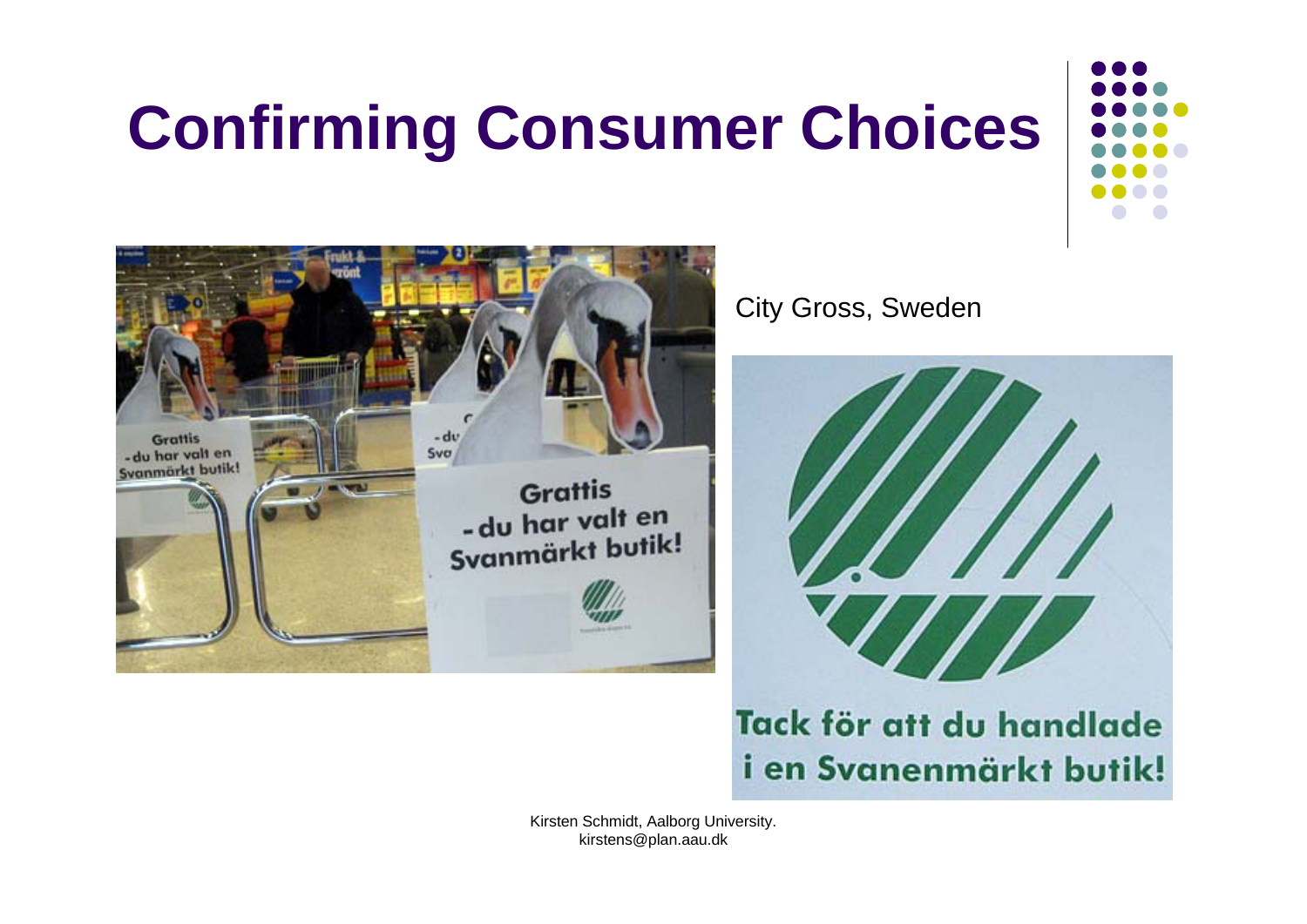# **Motivating Employees**

![](_page_17_Figure_1.jpeg)

- Planning for visibility all over the shop, not only in restricted areas
- Build on passions
- $\bullet$  Focus on Unique Selling Points and how to explore vague, but important, consumer signals
- **Competitions**
- Training
- Ambassadors